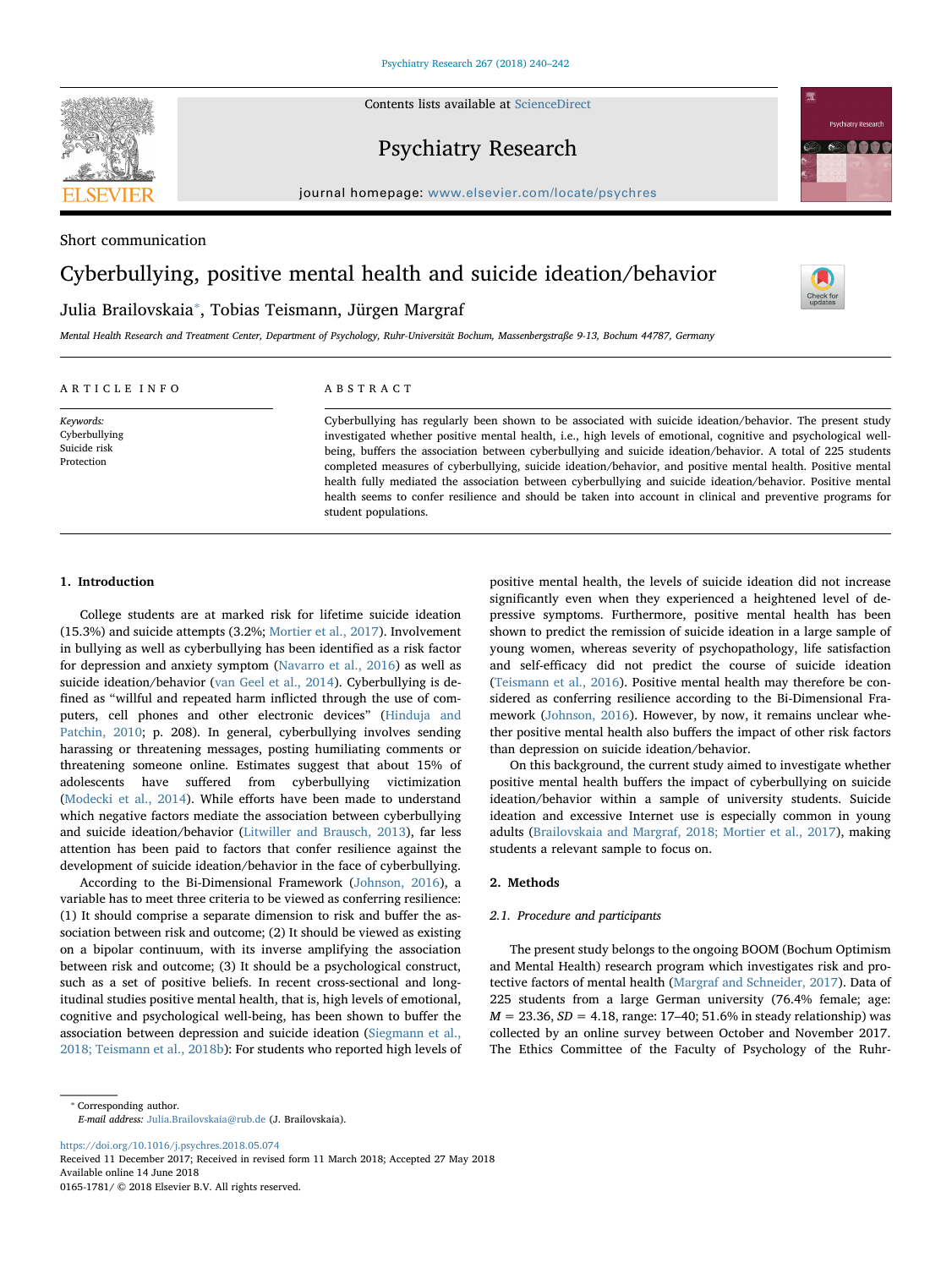Universität Bochum approved the study (number: 043; approval date: 17.09.13). All national regulations and laws regarding human subjects research were followed. Participants were properly instructed and gave online their informed consent to participate. A priori conducted power analyses (G\*Power program, version 3.1) showed that the current study needs a sample consisting of at least  $N = 85$  (power  $> 0.80$ ,  $\alpha = 0.05$ , effect size  $f^2 = 0.15$ ; cf., [Mayr et al., 2007](#page-2-11)). Accordingly, the present sample size was sufficient.

## 2.2. Measures

## 2.2.1. Positive Mental Health Scale (PMH-Scale; [Lukat et al., 2016\)](#page-2-12)

Emotional, psychological and social well-being was measured with the Positive Mental Health-Scale. Participants respond to statements such as "In general, I am confident", "All in all, I am satisfied with my life", "I feel that I am actually well equipped to deal with life and its difficulties" on a 4-point Likert scale ranging from 0 (I do not agree) to 3 (I agree). Unidimensional structure and good convergent and discriminant validity are demonstrated in samples comprised of students, patients and the general population [\(Lukat et al., 2016\)](#page-2-12). Cronbach's alpha was  $\alpha = 0.94$  in the current study.

2.2.2. Suicidal behaviors questionnaire – revised (SBQ-R; [Osman et al.,](#page-2-13) [2001](#page-2-13))

Lifetime suicide ideation/behavior was assessed using Item 1 of the SBQ-R (i.e., "Have you ever thought about or attempted to kill yourself?"). Though the original SBQ-R consists of four items, only the aforementioned item was used in the current study due to space constraints. However, Item 1 of the SBQ-R has been recommended for screening purposes and has repeatedly been used in clinical and nonclinical samples [\(Osman et al., 2001](#page-2-13)).

#### 2.2.3. Lifetime cyberbullying

Lifetime cyberbullying experiences were assessed with a single item (i.e., "How often have you been online threatened, blackmailed, and insulted while using the Internet, e.g., social networking sites such as Facebook, Instagram and Twitter?") modeled after the Bullying Recall Questionnaire (BRC; [Wolke and Sapouna, 2008\)](#page-2-14) for the present study. The item was rated on a 5-point Likert scale  $(1 = never, 5 = several$ times a week).

#### 2.3. Statistical analyses

Statistical analyses were conducted with the Statistical Package for the Social Sciences (SPSS) 24 and the macro Process version 2.16.1 ([www.processmacro.org/index.html](http://www.processmacro.org/index.html)). Associations between the investigated variables were assessed by calculating univariate correlations and a multiple linear regression analysis. Cyberbullying and positive mental health served as independent variables and suicide ideation/behavior as dependent variable, controlling for age and gender. A mediation model (model 4 of the macro Process) was analyzed including positive mental health as hypothetical mediator. The basic relationship between cyberbullying (predictor, X) and suicide ideation/behavior (outcome, Y) was denoted by  $c$  (the total effect). The path of cyberbullying to positive mental health (mediator, M) was denoted by a, and the path of positive mental health to suicide ideation/ behavior was denoted by b. The indirect effect was represented by the combined effect of path a and path b. Path c' denoted the direct effect of cyberbullying to suicide ideation/behavior after the inclusion of positive mental health. The mediation effect was assessed by the bootstrapping procedure (10.000 samples) that provides accelerated confidence intervals (95%). Considering the shortcomings of the effect size kappa-squared ( $\kappa^2$ ) commonly used in mediation analyses,  $P_M$  (the ration of the indirect effect to the total effect) was used as the mediation effect measure.

#### <span id="page-1-0"></span>Table 1

Descriptive statistics of cyberbullying and positive mental health and their correlations with suicide ideation/behavior.

|                        | M(SD)       | Min-Max  | Suicide ideation/behavior<br>r |
|------------------------|-------------|----------|--------------------------------|
| Cyberbullying          | 1.31(0.67)  | $1 - 5$  | $.237**$                       |
| Positive Mental Health | 17.51(6.48) | $0 - 27$ | $-0.478**$                     |

Notes.  $N = 225$ ;  $M = Mean$ ;  $SD = Standard Deviation$ ;  $Min = Minimum$ ;  $Max = Maximum; r = Correlation; **p < .01.$ 

## 3. Results

Lifetime cyberbullying experiences were reported by 23.1% of the sample. Serious suicide ideation/behavior was found in 24.8% of the sample. Mean values of cyberbullying and positive mental health, as well as their correlations with suicide ideation/behavior are presented in [Table 1.](#page-1-0)

The whole regression model explained 25.6% of the variance, F  $(4,220) = 18.887, p < .001$ . While age  $(\beta = 0.088, n.s.)$  and gender  $(\beta = -0.096, n.s.)$  did not show significant results, positive mental health ( $\beta$  = −0.432, p < .001, 95%CI[−0.084; −0.048]) became significant. The result of cyberbullying was close to statistical significance  $(\beta = 0.119, p = .054, 95\%CI[-0.003; .353]).$ 

As presented in [Fig. 1,](#page-2-15) the bootstrapped mediation analysis demonstrated that positive mental health fully mediated the relationship between cyberbullying and suicide ideation/ideation ( $c$ :  $p = .0003$ ;  $c$ :  $p = .0687$ ). The indirect effect (ab) became significant,  $b = 0.185$ ,  $SE = 0.049$ , 95%CI[.098;.295];  $P_M$ :  $b = 0.529$ ,  $SE = 0.552$ , 95%CI [.240;1.421].

#### 4. Discussion

In line with previous studies, cyberbullying was positively associated with suicide ideation/behavior in this sample of young adults. Furthermore, this association was fully mediated by positive mental health. Accordingly, positive mental health buffers the association between cyberbullying and suicide ideation/behavior. The current findings complement previous studies showing that well-being, as assessed with the Positive Mental Health-Scale, seems to be of special relevance to positive psychological functioning. As such, a series of previous studies found positive mental health to confer resilience against suicide ideation/behavior [\(Siegmann et al., 2018; Teismann et al., 2016;](#page-2-7) [Teismann et al., 2018a,b\)](#page-2-7).

In terms of clinical implications, the results of the current study suggest that it may be important to account for the presence of resilience factors in addition to risk factors, when assessing individuals for suicide risk. In particular, facets of positive mental health could be central aspects to focus on. Furthermore, since positive mental health can significantly alter the impact of cyberbullying, it may be beneficial to think of fostering well-being in clinical and preventive programs for student populations (cf., Huff[man et al., 2014](#page-2-16)). On a theoretical level, the current results underscore the necessity that theoretical models of suicide ideation/behavior should strive to integrate both pathogenetic and protective factors (cf., [Cheavens et al., 2016](#page-2-17)).

A major limitation of the current study is its cross-sectional design. Therefore, conclusions on causality cannot be drawn. Though there is strong evidence for the predictive ability and relevance of single items assessing suicide ideation ([Green et al., 2015](#page-2-18)), future studies should use more comprehensive measures of suicide ideation/behavior. Furthermore, generalization of the results towards other age or societal groups than university students is not possible, since the study focused only on this highly educated population. Studying the buffering qualities of positive mental health in clinical samples is highly warranted.

Nonetheless, current findings in addition to previous results